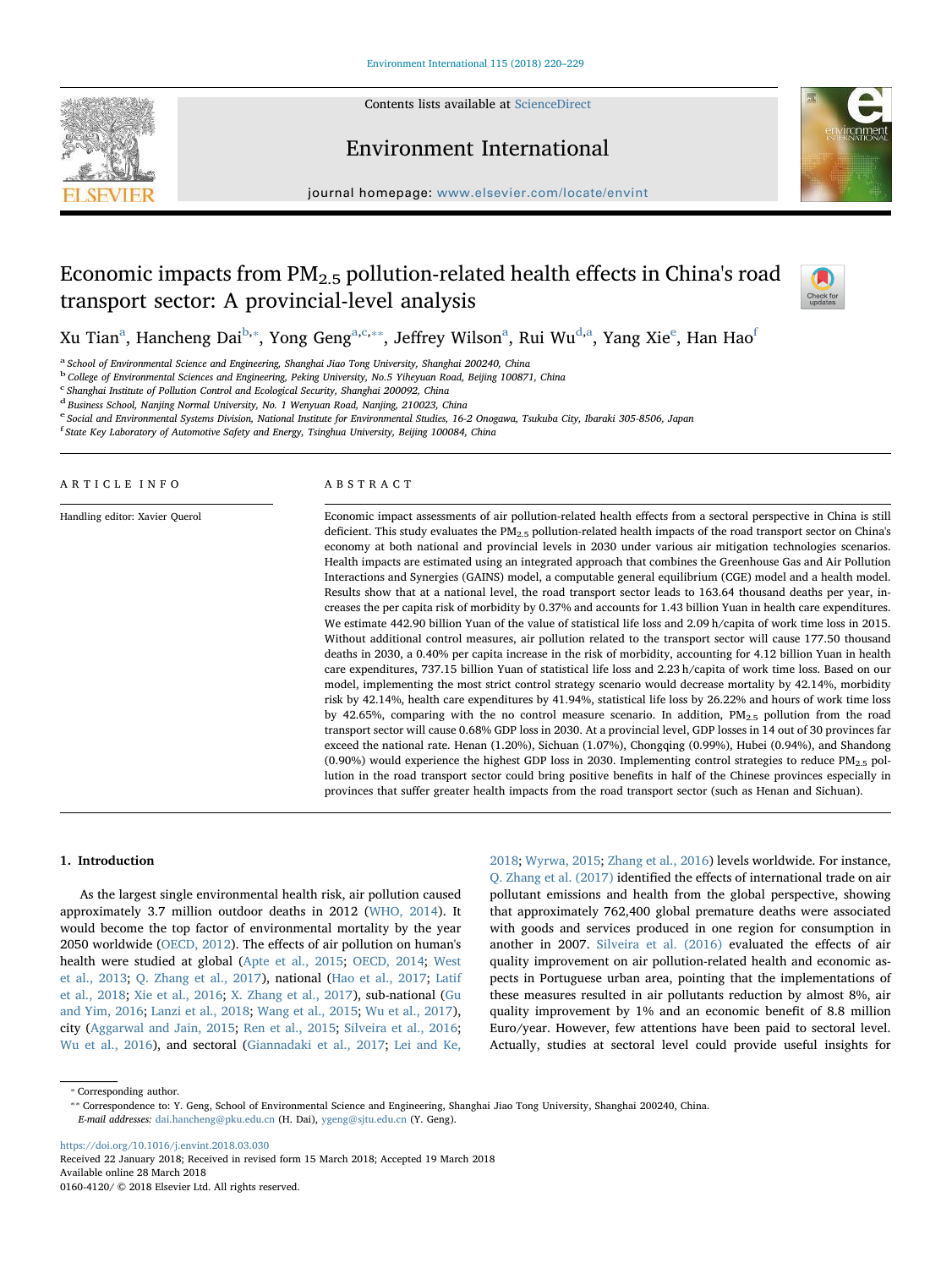making appropriate mitigation policies.

Emissions of atmospheric pollutants have become the major environmental issues in most cities. A recent research pointed that the global economic costs of outdoor air pollution will gradually increase to 1% of global GDP by 2060, with highest GDP losses in China. Particularly, China's outdoor air pollution caused more deaths with high concentrations of fine particulate matter pollutant ( $PM<sub>2.5</sub>$ ) every year than in any other countries worldwide ([Lanzi et al., 2018](#page-9-11); [Lelieveld et al., 2015](#page-9-22); [Meng et al., 2015;](#page-9-23) [Cai et al., 2017\)](#page-9-24).  $PM<sub>2.5</sub>$  is not only linked to visibility degradation and global climate change [\(Menon](#page-9-25) [et al., 2002](#page-9-25); [Ciscar et al., 2011](#page-9-26); [Bond et al., 2013;](#page-9-27) [Mccollum et al.,](#page-9-28) [2013\)](#page-9-28), but also causes adverse health effects ([Nemet et al., 2010;](#page-9-29) [West](#page-9-4) [et al., 2013;](#page-9-4) [Xie et al., 2016](#page-9-8)). Technology investment and control strategies on reducing  $PM_{2.5}$  may have certain economic impact on some sectors and in some regions ([Thompson et al., 2014](#page-9-30); [Wang et al.,](#page-9-12) [2015;](#page-9-12) [Xie et al., 2016](#page-9-8); [Zhang et al., 2016;](#page-9-21) [Hao et al., 2017;](#page-9-6) [Wu et al.,](#page-9-13)  $2017$ ). In this regard, several studies identified PM<sub>2.5</sub> problems in China mainly from two perspectives, in which one aspect focused on the impacts of PM2.5 on human's health. For instance, [Gu and Yim \(2016\)](#page-9-10) applied an air quality model to evaluate the  $PM_{2.5}$ 's health impacts in China, showing that  $PM_{2.5}$  caused almost 870,000 premature mortalities in China in 2010, of which on average 18% were attributed to trans-boundary impacts. [Zhang et al. \(2018\)](#page-9-31) found that Beijing and Hebei consumption-based premature deaths attributable to ambient PM2.5 were respectively 22,500 and 49,700 in 2007, highlighting the large and broad impact of domestic trade on regional air quality. Another aspect was to further evaluate the effects of  $PM_{2.5}$  pollution on economic development. For instance, [X. Zhang et al. \(2017\)](#page-9-9) pointed that exposure to PM2.5 caused a nationwide welfare loss of 248 billion USD in China in 2015. [Xie et al. \(2016\)](#page-9-8) evaluated the health and economic impacts of PM2.5 at the provincial level in China, showing that without any pollution control policies, China would experience a 2.00% GDP loss and 25.2 billion USD in health expenditure from  $PM_{2.5}$  pollution in 2030. In general, several studies (such as [Gu and Yim, 2016](#page-9-10); [Wang et al., 2015](#page-9-12); [Zhang et al., 2016](#page-9-21); [Zhang et al., 2018\)](#page-9-31) uncovered the health impacts of all-source or sector specific air pollution, but didn't evaluate their economic impacts. By contrast, other studies [\(Hao et al.,](#page-9-6) [2017;](#page-9-6) [Xie et al., 2016;](#page-9-8) [X. Zhang et al., 2017](#page-9-9)) quantified the economic impacts of  $PM_{2.5}$  pollution related health effects. Unfortunately, few studies focused on the economic impacts of one certain sector, especially the major sectors that contribute to ambient air pollution.

Road transport accounts for 18.4% of total PM emissions worldwide ([Xia et al., 2015](#page-9-32)). Traffic-related air pollution has received increasing attentions because more clinical evidences show a relationship between levels of PM<sub>2.5</sub> and negative health outcomes ([Jakubiak-Lasocka et al.,](#page-9-33) [2014;](#page-9-33) [Z. H. Zhang et al., 2017](#page-9-34)). Long-term exposure to traffic-related air pollution is associated with increased mortality from respiratory and cardiovascular disease and lung cancer, which shortens life expectancy ([Z. H. Zhang et al., 2017\)](#page-9-34). For example, it is found that traffic-related air pollution in Austria, France, and Switzerland caused more than 25,000 new cases of chronic bronchitis (adults) per year and more than 0.5 million asthma attacks per year ([Künzli et al., 2000\)](#page-9-35), indicating that more detailed chemical components of  $PM_{2.5}$  should be explored. Also, the emissions of toxic elements from non-exhaust sources could pose a higher carcinogenic risk to both adults and children than other chemical components [\(Z. H. Zhang et al., 2017](#page-9-34)). [Brunelle-Yeung et al.](#page-9-36) [\(2014\)](#page-9-36) attributed 210 deaths per year in the USA to aircraft emissions in the year 2000 associated with mortality and increased morbidity. In addition to direct health impacts, several studies estimated the indirect costs. For instance, [Michiels et al. \(2012\)](#page-9-37) showed that the marginal external health costs of traffic-related  $PM_{2.5}$  in Belgium in 2007 amounted to approximately 100,000 Euro. The Organization for Economic Co-operation and Development (OECD) estimated that the cost of health impacts associated with road transport was close to 1 trillion USD in 2010. Moreover, the OECD study estimated the associated health costs in China and India at probably 0.70 trillion USD and 0.25

trillion USD respectively in 2010 [\(OECD, 2014](#page-9-3)). Currently, China has the largest passenger vehicle fleet in the world, surpassing the United States in 2009 [\(Helveston et al., 2015](#page-9-38)). Air pollution from the road transport sector has led to substantial increases in the risk of lung cancer, respiratory and cardiovascular diseases [\(He and Qiu, 2016](#page-9-39)). It was reported that 31.1% of the  $PM_{2.5}$  in the Beijing area was caused by motor vehicles, making the transport sector the leading sector of air pollution-related health impacts ([Pan et al., 2016](#page-9-40)). Although several studies explored the health impacts of air pollution from the transport sector, few studies estimated associated health costs, especially in China, where the car ownership is expected to grow due to increasing household incomes. In addition, given the provincial heterogeneity of air quality and socio-economic conditions, the health impacts would be region-specific across the whole country. However, to the best of our knowledge, the impacts of  $PM<sub>2.5</sub>$  from road transport sector on human's health and regional economy at the provincial level in China have not been investigated. Consequently, it is critical to initiate such a study so that valuable policy insights can be provided to those decision-makers.

Under such a circumstance and our recent studies [\(Xie et al., 2016](#page-9-8); [Wu et al., 2017\)](#page-9-13), this study aims to uncover the health and economic impacts caused by  $PM<sub>2.5</sub>$  pollution from the road transport sector in 30 Chinese provinces, targeting to fill three important gaps in the literatures: (1) Quantifying the health and economic impacts from sectoral perspective at 30 Chinese provinces; (2) Identifying the health effects of air-pollution control measures on the transport sector; (3) Predicting economic benefits of control measures, including GDP values, medical expenditures and the values of statistical life (VSL) loss. Three research questions will be addressed in this study: (1) What will be the trends of air pollutants from the road transport sector at the national and provincial levels towards 2030? (2) What are the health and costs-benefits impacts of PM2.5 pollution from the road transport sector at the national and provincial levels? (3) What will be the health and economic benefits of air pollution control strategy in the road transport sector? A novel methodological approach is adopted in this study, which closes the economy-environment-health loop by combining an air pollutant and air quality assessment model, an economic model, and a health assessment model so that the complex interactions between the environment, public health, and economic aspects can be addressed.

#### 2. Methods and data

#### 2.1. Integrated health and economic IMED framework

This study integrates three models, including GAINS (Greenhouse Gas and Air Pollution Interactions and Synergies) model, IMED/HEL (Integrated Model of Energy, Environment and economy for Sustainable Development) model and IMED/CGE (Computable General Equilibrium) model, to identify the health and economic impacts of PM<sub>2.5</sub> pollution from the road transport sector at the national and provincial levels in China. Due to data availability, all three models cover 30 Chinese provinces, except for Tibet, Hong Kong, Macau and Taiwan.

The IMED/CGE model was selected in this study to evaluate economic costs. Based on the literature review, econometric methods such as willingness-to-pay (WTP), human capital approach (HCA) and cost of illness (COI) were applied in most published studies. However, compared with these methods, the IMED/CGE model could capture the full range of interaction and feedback effects between different components in the economic system, which can provide a more systematic estimation on measuring the economic impact of air pollutions. In addition, several studies confirmed the advantages of one CGE model for such evaluations [\(Lanzi et al., 2018](#page-9-11); [Wu et al., 2017;](#page-9-13) [Xie et al., 2016;](#page-9-8) [X.](#page-9-9) [Zhang et al., 2017\)](#page-9-9).

[Fig. 1](#page-2-0) shows the interactions between these three models. The technical introduction to the IMED model framework, including the IMED/CGE and IMED/HEL model, is available at [http://scholar.pku.](http://scholar.pku.edu.cn/hanchengdai/imed_general)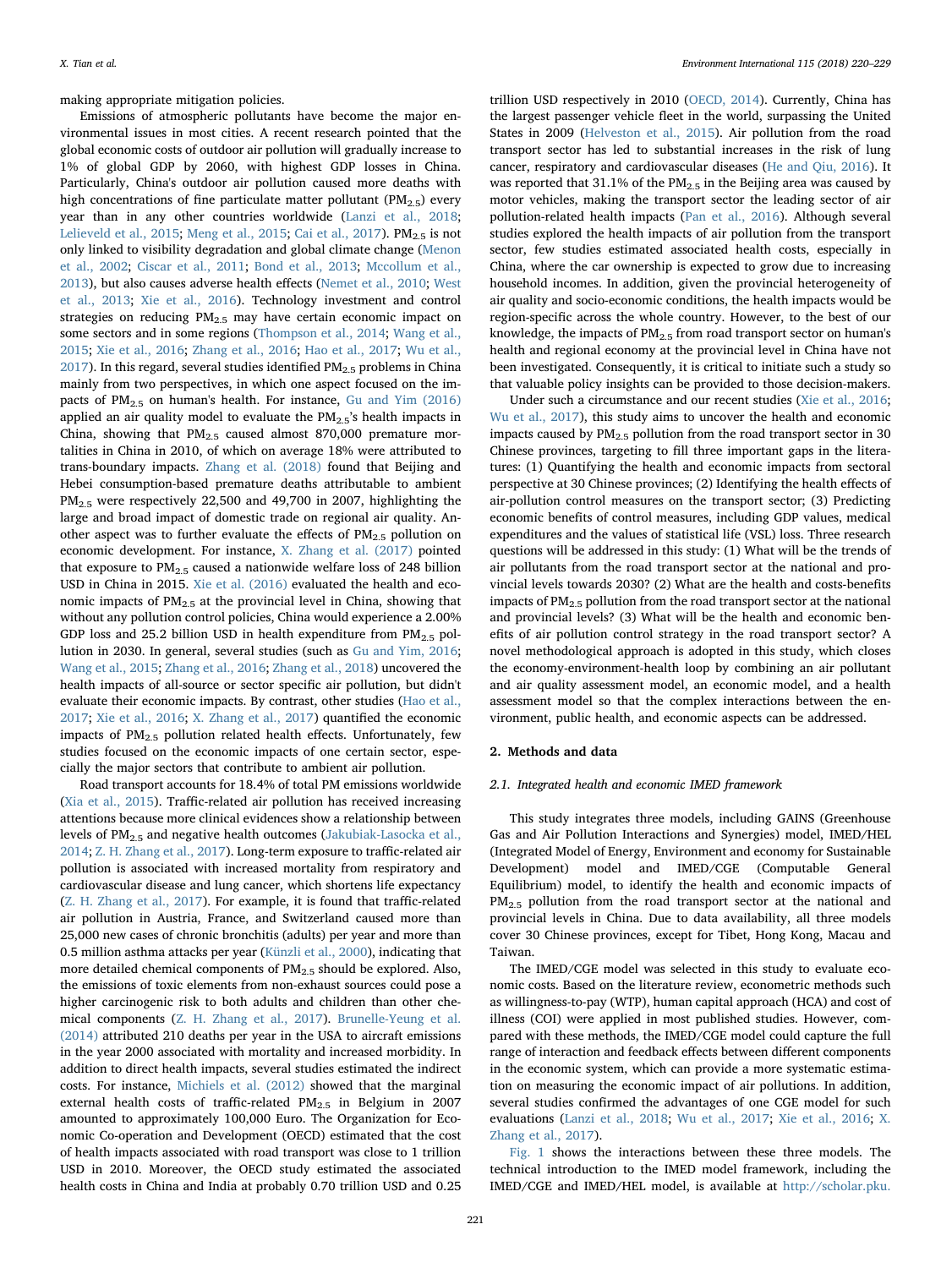<span id="page-2-0"></span>

Fig. 1. Research framework.

## [edu.cn/hanchengdai/imed\\_general](http://scholar.pku.edu.cn/hanchengdai/imed_general).

## 2.1.1. GAINS model

GAINS-China model is applied for estimating air-pollutants and PM<sub>2.5</sub> concentration from the road transport sector for 30 provinces in China as well as theirs control costs. The basic principles of calculating emissions and emission control costs in the model present in Eqs. [\(1\)](#page-2-1) [and \(2\).](#page-2-1)

<span id="page-2-1"></span>
$$
Emissions = \sum_{i} Activity_{i} \times F \times (1 - r) \times C
$$
\n(1)

$$
Costs = \sum_{i} Activity_{i} \times U \times C
$$
 (2)

where,  $F$  (emission factors of activities),  $r$  (removal efficiencies of control technologies), U (unit cost of control technologies), together with all background information, form the so-called emission vectors. Finally, C (control technologies) for each activity are specified in control strategies. Emissions and control costs of each emission scenario are the sum of all i activities. Components appearing on the right side of the equations are organized into three different data categories: activity pathways, emission vectors, and control strategies. Each emission scenario in GAINS is created through a combination of these three data categories. Based on the detailed spatial and sectoral GAINS emission inventory, GAINS computes fields of ambient concentrations of  $PM_{2.5}$ with the help of source-receptor relationships derived from an atmospheric chemistry-transport model named TM5 model. The model is useful as it also includes many sector-technology linkages for the road transport sector. In order to clarify the impacts of  $PM<sub>2.5</sub>$  associated with the road transport sector, two scenarios are proposed to improve the technical standard and to estimate the cost of pollution controls. More details related to variables in GAINS model could be found in Supporting Information (SI).

#### 2.1.2. The IMED/HEL model

The IMED/HEL model quantifies the health impacts of  $PM_{2.5}$  concentration on six morbidity endpoints, chronic mortality and work-loss day based on linear exposure-response functions (ERFs) from reference [Cao et al. \(2011\)](#page-9-41) and [Apte et al. \(2015\)](#page-9-2). Using the health model, medical expenditure and the value of statistical life (VSL) loss caused by PM2.5 pollution are estimated. In this study, the settings of IMED/HEL

<span id="page-2-2"></span>

| Table 1                         |  |
|---------------------------------|--|
| Explanations of five scenarios. |  |

| Scenario         | Health impact | Air mitigation technology measure              |  |  |
|------------------|---------------|------------------------------------------------|--|--|
| BaU              | Ignored       | <b>None</b>                                    |  |  |
| <b>REF</b>       | Not ignored   | Current legislation without additional control |  |  |
| TSP <sub>0</sub> | Not ignored   | Complete reduction to zero                     |  |  |
| TECL.            | Not ignored   | Moderate additional control                    |  |  |
| <b>TECH</b>      | Not ignored   | Strict additional control                      |  |  |

model is referring our previous studies [Xie et al. \(2016\)](#page-9-8) and [Wu et al.](#page-9-13) [\(2017\).](#page-9-13) More details could be found in SI or available at [http://scholar.](http://scholar.pku.edu.cn/hanchengdai/imedhel) [pku.edu.cn/hanchengdai/imedhel.](http://scholar.pku.edu.cn/hanchengdai/imedhel)

#### 2.1.3. The IMED/CGE model

The IMED/CGE model applied in this study can be classified as a multi-sectors, multi-regions, recursive dynamic CGE model continuously developed by the Institute of Environment and Economy (IoEE) at Peking University. It covers 22 economic commodities and corresponding sectors and eight power generation technologies. One special feature of this model is its capacity to flexibly adjust the number of modeling regions, both international and within China, to allow for a wide range of studies. This CGE model can simulate the macroeconomic impacts, such as GDP loss and welfare loss. More details could be found in SI or available at <http://scholar.pku.edu.cn/hanchengdai/imedcge> ([Xie et al., 2016](#page-9-8); [Wu et al., 2017\)](#page-9-13).

## 2.2. Scenarios setting

In this study, five scenarios are proposed based on the stringency of air pollution control policy. [Table 1](#page-2-2) shows the details of these five scenarios. The BaU (business-as-usual) scenario is the reference scenario in this CGE model, which assumes that the health impacts from  $PM_{2.5}$  pollution are ignored. Although this scenario simulates an ideal situation that does not exist in the reality, it can be used to evaluate the negative macroeconomic impacts of pollution and benefits by comparing with other scenarios. Background information is available in Table S10 (in SI). The other four scenarios consider the health impacts caused by  $PM_{2.5}$  pollution. REF scenario assumes that except for the current legislations, no additional air mitigation technology measures are applied in the GAINS model. TSP0 scenario assumes that emissions from the road transport sector are reduced to zero. Under such a circumstance, the health impacts of emissions from the road transport sector could be identified by comparing with the REF scenario. Both TECL and TECH scenarios assume moderate and strict air mitigation technology measures associated with fuel standards and vehicle technology standards in addition to the current legislations. The TECL scenario assumes that the technology standards of vehicles in all provinces will be better in 2030 than those in 2015, with higher standards in eastern provinces than in central and western provinces. The TECH scenario assumes high standards across all vehicles in all provinces. The difference between these two technologies scenarios with gas vehicles in provinces are shown in [Fig. 2.](#page-3-0) More information regarding scenario assumptions is available in SI Table S1–S3. By comparing the REF scenario with TECL/TECH scenarios, the health and economic impacts of the different control measures can be quantified and compared.

## 3. Results

## 3.1. Air pollutants emissions and additional  $PM_{2.5}$  concentration caused by road transport sector

[Fig. 3](#page-4-0) shows the main air-pollutants emissions of  $PM_{2.5}$ ,  $NO<sub>X</sub>$ , and SO2 from the road transport sector at national and provincial levels in 2015 and 2030. It is clear that comparing 2030 with 2015, if no additional control measures are implemented under the REF scenario, the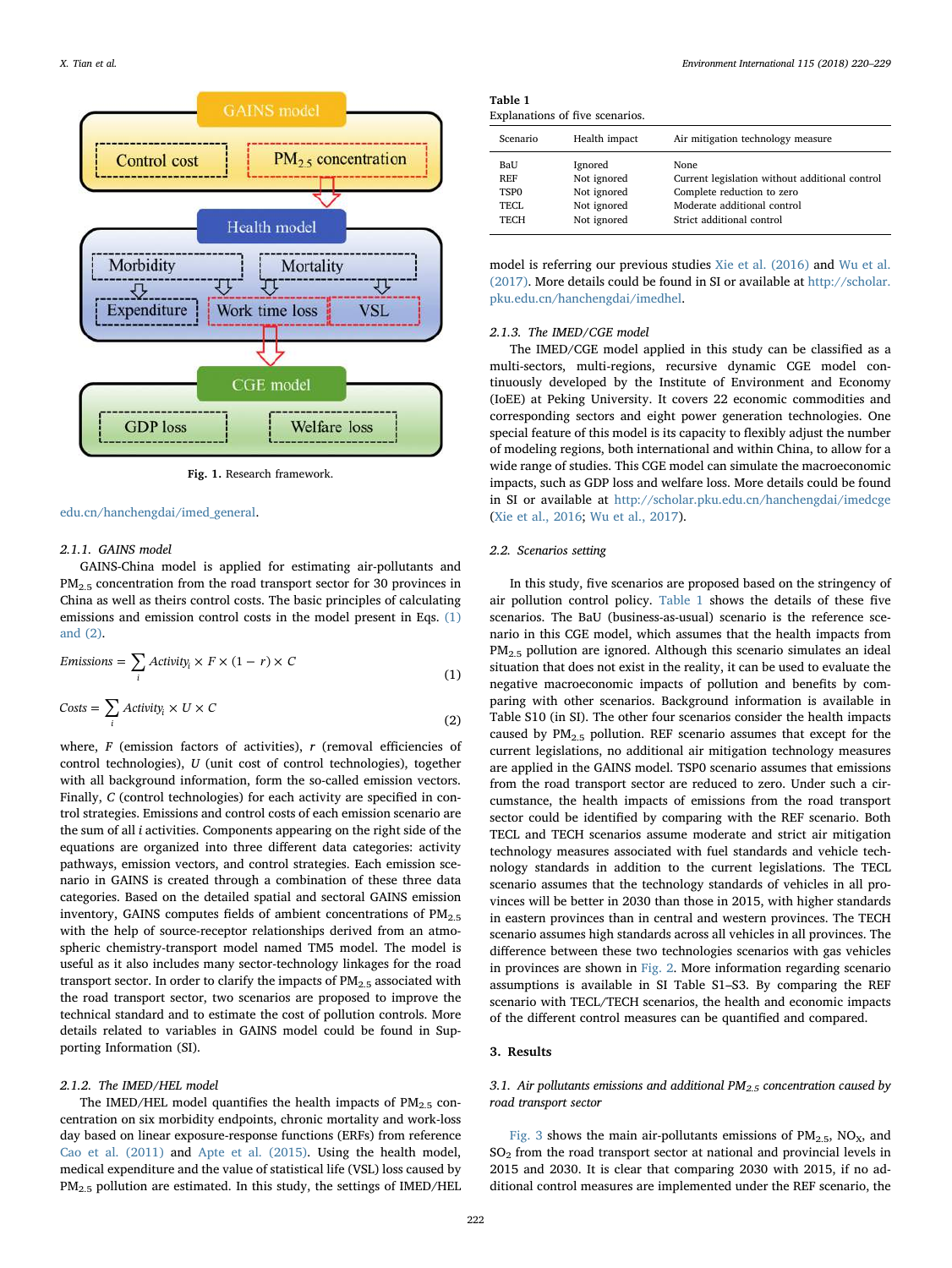<span id="page-3-0"></span>

Fig. 2. The technology settings in moderate and strict scenarios (HDSEI- present the different standards of gas vehicles, HDSEIII is the highest standard one; Beijing is China's eastern province, Anhui is China's central province).

national emissions of  $NO<sub>X</sub>$  and  $SO<sub>2</sub>$  from the road transport sector would increase by 9.06% and 30.11% to 5.74 million tons (Mt) and 0.71 Mt, respectively, whereas the primary  $PM_{2.5}$  emissions would decrease by 21.60% to 0.35 Mt.

Most provincial  $PM<sub>2.5</sub>$  emissions are projected to decrease by 2030 when compared to 2015 levels except for Guizhou province which increases by 10.45%. In 2030,  $PM_{2.5}$  emissions would be highest in Shandong (0.031 Mt), Hebei (0.028 Mt), Henan (0.027 Mt), Guangdong (0.023 Mt) and Jiangsu (0.021 Mt).  $NO<sub>X</sub>$  emissions are projected to increase by 2030 over 2015 levels in all provinces except for Beijing, Zhejiang, Shanghai, Shandong, Tianjin and Jiangsu. In 2030,  $NO<sub>X</sub>$ emissions will be highest in Shandong (0.50 Mt), Hebei (0.46 Mt), Henan (0.43 Mt), Guangdong (0.37 Mt) and Jiangsu (0.35 Mt).  $SO<sub>2</sub>$ emissions are projected to increase by 2030 over 2015 levels in all provinces. Provinces projected to have the highest  $SO<sub>2</sub>$  emissions in 2030 are Shandong (0.066 Mt), Hebei (0.065 Mt), Henan (0.061 Mt), Jiangsu (0.043 Mt) and Anhui (0.040 Mt). The results show that even with national emissions reduction targets in place for 2030, air pollutant levels will vary at the provincial level. Generally speaking, more developed provinces such as Beijing, Zhejiang, Shanghai, Shandong, Tianjin and Jiangsu will see substantial reduction rates in air-pollutants compared to most western and central provinces where emissions will either increase or be more or less stable.

[Fig. 3](#page-4-0) also shows the contribution of the road transport sector to PM<sub>2.5</sub> concentration levels, which is obtained by the difference between REF and TSP0 scenarios. It shows that  $PM_{2.5}$  concentrations attributable to the road transport sector are highest in Hunan (9.08  $\mu$ g/m<sup>3</sup>), Anhui (7.06 μg/m $^3$ ), Hubei (6.98 μg/m $^3$ ), Jiangxi (6.73 μg/m $^3$ ) and Chongqing  $(6.14 \,\mu\text{g/m}^3)$  in 2015. In 2030, their respective PM<sub>2.5</sub> concentrations would increase by 12.78% (to  $10.24 \,\mu$ g/m<sup>3</sup>), 3.26% (to 7.29  $\mu$ g/m<sup>3</sup>), 10.32% (to 7.70 μg/m<sup>3</sup>), 12.04% (to 7.54 μg/m<sup>3</sup>) and 20.85% (to 7.42 μg/m<sup>3</sup>). In addition, most provinces show higher concentrations in 2030 over 2015 levels except for Shandong, Jilin, Beijing, Liaoning, Tianjin, Hebei, Zhejiang, and Jiangsu. Such results indicate that if emissions from the road transport sector are not controlled, most provinces will experience higher levels of transport-related air pollution, even though the overall air quality will improve under the REF scenario.

## 3.2. The health and macroeconomic impacts attributable to road transport sector

Long-term exposure to traffic-related air pollution is associated with increased mortality from respiratory and cardiovascular diseases and lung cancer and decreased life expectancy [\(Künzli et al., 2000;](#page-9-35) [Michiels](#page-9-37)

[et al., 2012;](#page-9-37) [Jakubiak-Lasocka et al., 2014\)](#page-9-33). [Fig. 4](#page-5-0) shows the health impacts attributable to the road transport sector, including mortality, risk of morbidity, total additional medical expenditure, VSL loss and work time loss. It is clear that from a national perspective, the road transport sector led to 163.64 thousand deaths (95% CI: 12.27–327.27), a 0.37% (95% CI: 0.14%–0.50%) increased risk of morbidity (which means the possibility each person may suffer from  $PM<sub>2.5</sub>$  pollution-related health problems) in 2015. The combined increased rates of mortality and morbidity result in additional health care expenditures of 1.43 billion Yuan (BilYuan) (95% CI: 0.55–2.02), most of which are caused by upper respiratory symptoms. Additional costs include 442.90 BilYuan (95% CI: 33.22–885.80) of VSL loss and 2.09 h/capita of work time loss (95% CI: 1.77–2.40). VSL is an aggregation of individuals' willingness to pay to secure a marginal reduction in the risk of premature death ([OECD, 2014](#page-9-3)). Without additional control measures, mortality would increase by 8.47% to 177.50 (95% CI: 13.31–354.99) thousands of premature deaths, morbidity risk would increase by 7.11% to 0.40% (95% CI: 0.15%–0.53%), health expenditures would increase by 113.83% to 4.12 BilYuan (95% CI: 1.57–5.81), VSL loss would increase by 66.44% to 737.15 (95% CI: 55.29–1474.29) and hour/capita of work time loss would increase by 6.90% to 2.23 (95% CI: 1.90–2.56) in 2030.

At a provincial level, mortality attributed to air-pollutants from the road transport sector are highest in Hunan (18.29 thousand people), Henan (17.49 thousand people), Anhui (13.04 thousand people), and Sichuan (11.07 thousand people) in 2015. Mortality rates are projected to increase in 2030 over 2015 levels in most provinces except Beijing, Tianjin, Shanghai, Zhejiang, Hebei and Shandong. Highest mortality attributed to air pollution will include Hunan (20.77 thousand people), Henan (18.89 thousand people), Anhui (13.77 thousand people) and Sichuan (13.70 thousand people) in 2030. However, Hainan, Qinghai and Ningxia had the lowest mortality in 2015 and will have the lowest mortality in 2030, with figures of 0.146 thousand people, 0.22 thousand people and 0.24 thousand people in 2015, and increased by 1.27% (to 0.148), 15.74% (to 0.26) and 15.74% (to 0.28) in 2030, respectively.

Morbidity risk is projected to increase in 22 out of 30 Chinese provinces in 2030 over 2015 levels. The most remarkable provinces include Hunan, Hubei, Jiangxi and Chongqing, where the risk of morbidity will increase from 0.78% to 0.88%, 0.60% to 0.66%, 0.58% to 0.64%, and 0.52% to 0.63% from 2015 to 2030, respectively. On the contrary, Beijing, Tianjin and Shanghai present decreasing trends, where the risk of morbidity will decrease from 0.46% to 0.35%, 0.28% to 0.25%, and 0.20% to 0.10% from 2015 to 2030, respectively. Upper respiratory health problems account for the largest proportion of increased morbidity in all provinces.

Total additional health care expenditures, VSL loss and work time loss are relatively high in provinces with high mortality and risk of morbidity. For example, in Hunan, Sichuan, Hubei, and Anhui, the health care expenditures are 0.23 BilYuan, 0.148 BilYuan, 0.148 BilYuan, and 0.15 BilYuan in 2015, respectively. Expenditures are projected to be 0.53 BilYuan, 0.47 BilYuan, 0.36 BilYuan and 0.34 BilYuan in 2030, respectively. Moreover, their VSL losses will increase from 44.68 to 84.47 BilYuan, 26.01 to 52.50 BilYuan, 31.08 to 56.23 BilYuan, and 30.41 to 51.98 BilYuan from 2015 to 2030, respectively. Accordingly, their work time losses are 4.52 h/capita, 2.24 h/capita, 3.48 h/capita, and 3.48 h/capita in 2015, and would increase to 5.07 h/ capita, 2.73 h/capita, 3.83 h/capita, and 3.63 h/capita in 2030, respectively.

[Fig. 5](#page-6-0) shows the macro-economic impacts attributed to  $PM_{2.5}$  pollutants from the road transport sector, including GDP loss and welfare loss caused by expenditure changes and work time loss. At a national level, GDP loss and welfare loss from the road transport sector are 0.37% (95% CI: 0.28%–0.47%) and 0.68% (95% CI: 0.51%–0.86%) respectively in 2015, and would increase to 0.68% (95% CI: 0.33%–1.05%) and 1.08% (95% CI: 0.53%–1.67%) respectively in 2030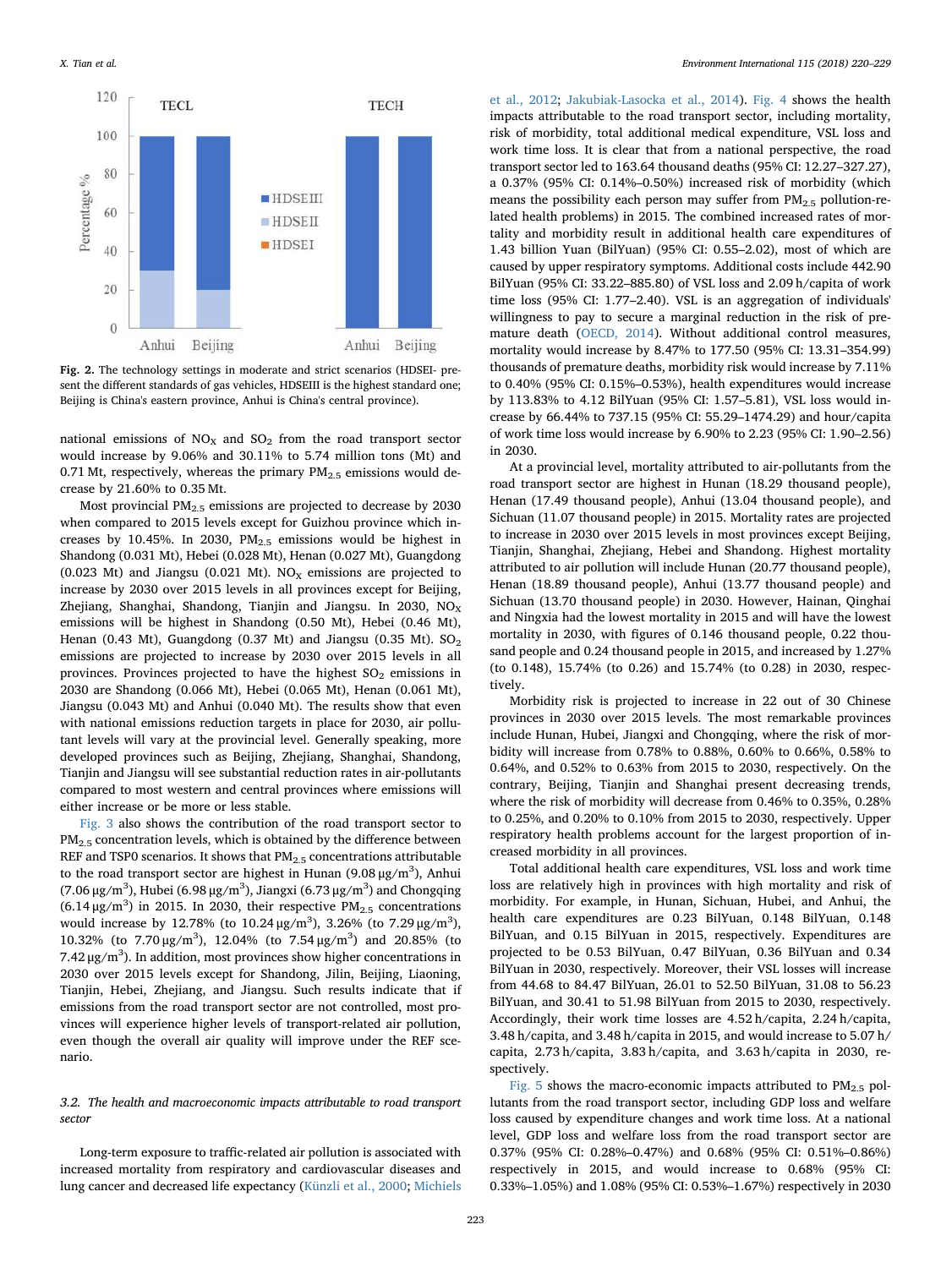<span id="page-4-0"></span>

Fig. 3. Air-pollutants emissions and PM2.5 concentrations caused by road transport sector in 2015 and 2030.

under the TSP0 scenario without control measures. At a provincial level, GDP losses in 14 out of 30 Chinese provinces far exceed the national rate. Henan (1.20%), Sichuan (1.07%), Chongqing (0.99%), Hubei (0.94%), and Shandong (0.90%) would experience the highest GDP loss in 2030. By contrast, Heilongjiang (0.08%), Inner Mongolia (0.10%), Xinjiang (0.15%), Qinghai (0.19%) and Hainan (0.22%) will have less GDP losses in 2030 when compared to 2015 levels. Similarly, 15 out of 30 Chinese provinces will have welfare losses that far exceed the national rate in 2030. Provinces with the highest projected welfare losses include Henan (2.08%), Tianjin (1.69%), Chongqing (1.68%), Sichuan (1.51%) and Shandong (1.46%). Projected welfare losses will be lowest in Inner Mongolia (0.19%), Hainan (0.32%), Heilongjiang

(0.37%), Jilin (0.43%), and Gansu (0.44%).

## 3.3. The impact of the technology measures on road transport sector

The implementation of moderate and strict air mitigation technology measures (TECL and TECH scenarios) are simulated to understand the potential health and economic impacts. Fig. S3 in SI shows the emissions reduction from the road transport sector under these scenarios in 2030 compared with the REF scenario. Air mitigation technology measures would reduce  $PM<sub>2.5</sub>$ , NO<sub>X</sub> and SO<sub>2</sub> emissions by 0.05 Mt, 1.31 Mt and 0.04 Mt under the TECL scenario in 2030. Under the TECH scenario, emissions could be further reduced by 40.00%, 34.35%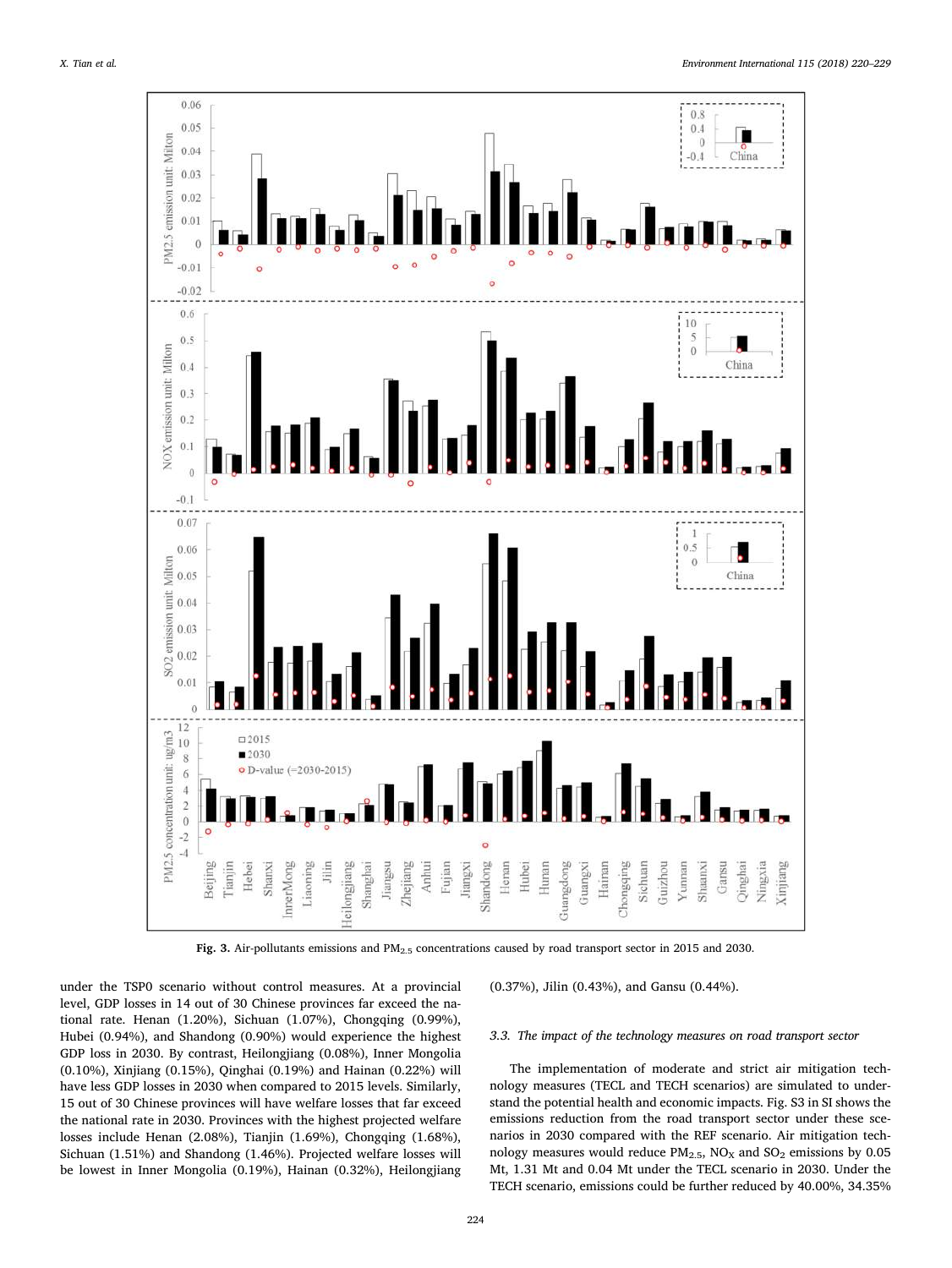<span id="page-5-0"></span>

Fig. 4. Health impacts attributable to the road transport sector from 2015 to 2030.

and 275.00% compared with the TECL scenario. At a provincial level, under the TECH scenario, Guangdong, Shandong, Jiangsu, Henan and Sichuan, the highest emission provinces, would reduce  $PM_{2.5}$  emissions by 0.007 Mt, 0.007 Mt, 0.005 Mt, 0.005 Mt and 0.004 Mt,  $NO_X$  emissions by  $0.17$  Mt,  $0.16$  Mt,  $0.12$  Mt,  $0.11$  Mt and  $SO_2$  emissions by 0.014 Mt, 0.013 Mt, 0.010 Mt, 0.009 Mt, 0.009 Mt, in 2030,

respectively.

Under the TECL scenario, PM<sub>2.5</sub> concentrations would decrease noticeably in Hunan (by  $1.75 \,\mu g/m^3$ ), Jiangxi (by  $1.42 \,\mu g/m^3$ ), Chongqing (by  $1.41 \mu g/m^3$ ), Anhui (by  $1.33 \mu g/m^3$ ) and Hubei (by 1.32 μg/m<sup>3</sup>) in 2030. Moreover, under the TECH scenario,  $PM<sub>2.5</sub>$  concentrations in these provinces could be further reduced by 46.92%,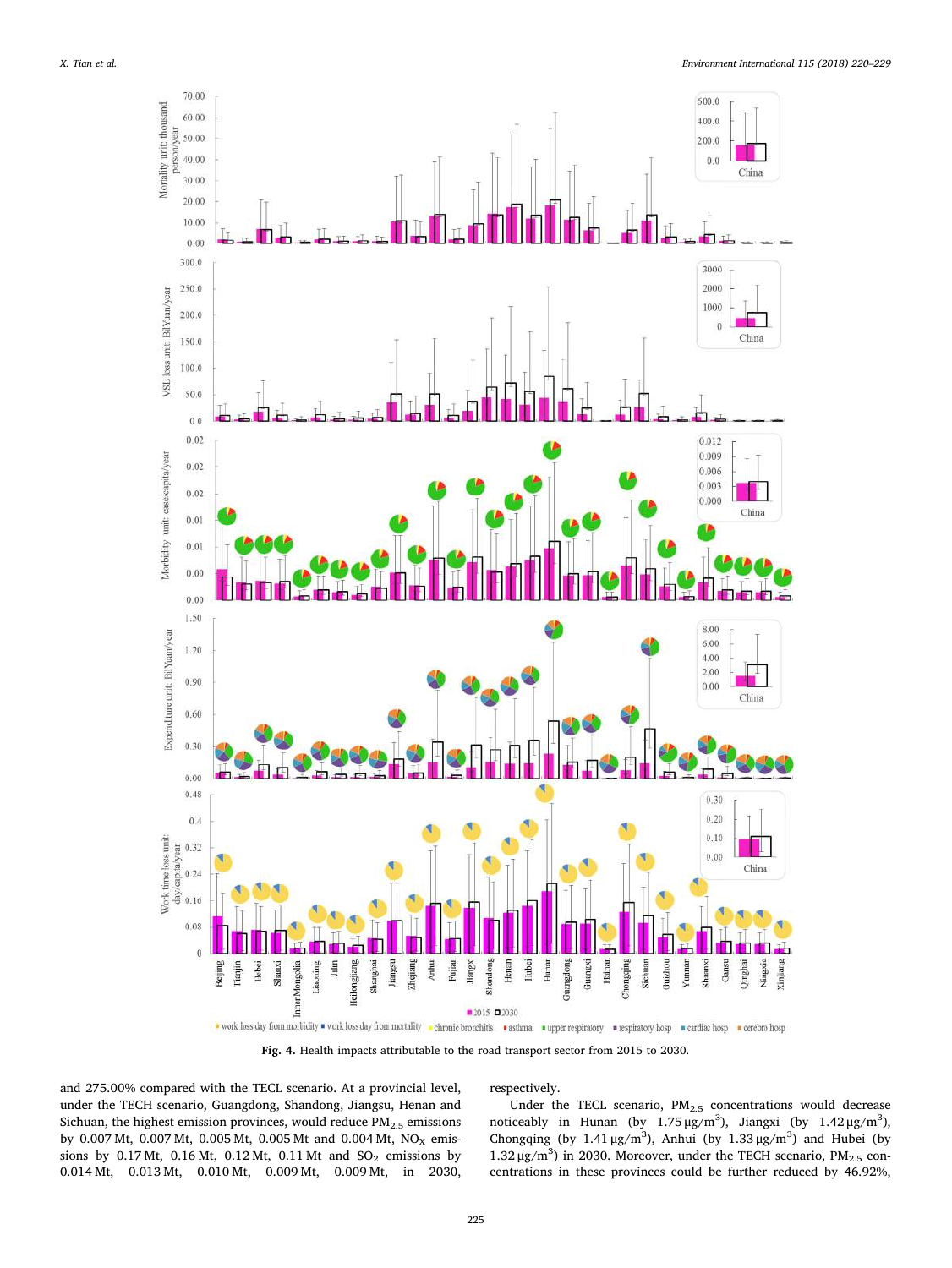<span id="page-6-0"></span>

Fig. 5. Macroeconomic impacts from road transport sector.

## 44.92%, 51.21%, 40.60% and 46.74% in 2030, respectively.

Implementation of moderate air mitigation technology measures would reduce negative health impacts substantially (Fig. S4 in SI). Annual mortality would be reduced by 60.44 thousand deaths (95% CI: 4.53–120.88) in 2030. The risk of morbidity would decrease by 0.10% (95% CI: 0.05%–0.20%). Total health care related expenditures would be reduced by 1.39 BilYuan (95% CI: 0.53–1.96). VSL loss would be reduced by 133.05 BilYuan (95% CI: 9.98–266.10). Work time loss would be reduced by 0.77 h/capita (95% CI: 0.66–0.89). The health benefits are more pronounced with stricter measures (TECH scenario). The above health effect indicators would be reduced by 74.80 (95% CI: 5.61–149.61) thousand people, 0.16% (95% CI: 0.06%–0.22%) of morbidity risk, 1.73 (95% CI: 0.66–2.44) BilYuan of health care expenditure, 328.25 (95% CI: 24.62–656.50) BilYuan of VSL loss, 0.95 (95% CI: 0.81–1.09) hour/capita of work loss under the TECH scenario. Of the two scenarios, those stricter measures (TECH scenario) will be the most-effective. The above health effect indicators would be decreased by 42.14%, 42.14%, 41.94%, 26.22% and 42.65% compared to no control measure in 2030.

At a provincial level, emissions reductions under the TECH scenario will lead to health outcomes for all provinces in 2030. Annual mortality would decrease most in Hunan, Henan, Guangdong, Sichuan, and Anhui, which are projected to decrease by 5.09 thousand people, 4.43 thousand people, 4.34 thousand people, 4.23 thousand people, and 3.59 thousand people, respectively. The risk of morbidity would decrease most in Hunan, Chongqing, Hubei, Jiangxi, and Anhui. Health care expenditures would be reduced most in Sichuan, Hunan, Hubei, Anhui, and Jiangxi, with reduced figures of 0.145 BilYuan, 0.131 BilYuan, 0.092 BilYuan, 0.089 BilYuan, and 0.084 BilYuan, respectively. For VSL loss, Guangdong, Hunan, Henan, Sichuan and Hubei will have significant reductions, with save figures of 21.58 BilYuan, 20.70 BilYuan, 16.92 BilYuan, 16.23 BilYuan, and 14.60 BilYuan, respectively. In addition, Hunan (1.24 h/capita), Chongqing (1.04 h/capita), Jiangxi (0.99 h/capita), Hubei (0.99 h/capita), and Anhui (0.94 h/capita) will have the most reduction effects with regard to work time loss.

[Table 2](#page-6-1) shows GDP loss and welfare loss from the road transport

<span id="page-6-1"></span>Table 2 National GDP loss and welfare loss in 2030.

| Scenario           | GDP loss $(\%)$ |                |                | Welfare loss (%) |                |                |
|--------------------|-----------------|----------------|----------------|------------------|----------------|----------------|
|                    | Lower           | Medium         | Upper          | Lower            | Medium         | Upper          |
| <b>REF</b><br>TECL | 0.354<br>0.346  | 0.722<br>0.710 | 1.117<br>1.100 | 0.562<br>0.550   | 1.149<br>1.128 | 1.776<br>1.747 |
| TECH               | 0.345           | 0.708          | 1.097          | 0.547            | 1.124          | 1.743          |

sector at the national level under different control scenarios compared with the BaU scenario. At a national level, strict technology measures (TECH scenario) would reduce GDP loss and welfare loss to 0.708% (95% CI: 0.345%–1.097%) and 1.124% (95% CI: 0.547%–1.743%) respectively. At a provincial level ([Fig. 5](#page-6-0)), GDP loss and welfare loss would be reduced in all provinces. For GDP loss, Henan, Sichuan, Chongqing, Hubei and Hunan are provinces with relatively higher losses under all scenarios, while for welfare loss, Henan, Tianjin, Chongqing, Sichuan, and Jiangsu will have relatively higher losses under all scenarios.

Since control measures are costly, the corresponding impacts are also province-specific. The cost-benefits to the road transport sector with the implementation of control measures at national and provincial levels are shown in [Fig. 6](#page-7-0). In addition, [Fig. 6](#page-7-0) also presents that how much GDP loss, expenditure and the VSL loss can be avoided after the implementation of these control measures. The total national costs under the TECL and TECH scenarios would be 0.90 trillion yuan (1.41% of GDP) and 0.95 trillion yuan (1.49% of GDP), respectively. At a provincial level, Shanghai (0.50%–0.52% of GDP), Beijing (0.73%–0.77% of GDP), Tianjin (0.74%–0.77% of GDP), Zhejiang (1.03%–1.07% of GDP) and Liaoning (1.05%–1.10% of GDP) are lowcost provinces under all the scenarios. However, Guizhou (3.54%–3.78% of GDP), Jiangxi (2.56%–2.74% of GDP), Sichuan (2.34%–2.49% of GDP), Guangxi (1.96%–2.09% of GDP) and Hebei (1.94%–2.03% of GDP) are high-cost provinces under all the scenarios.

Results indicate that the Chinese provinces would benefit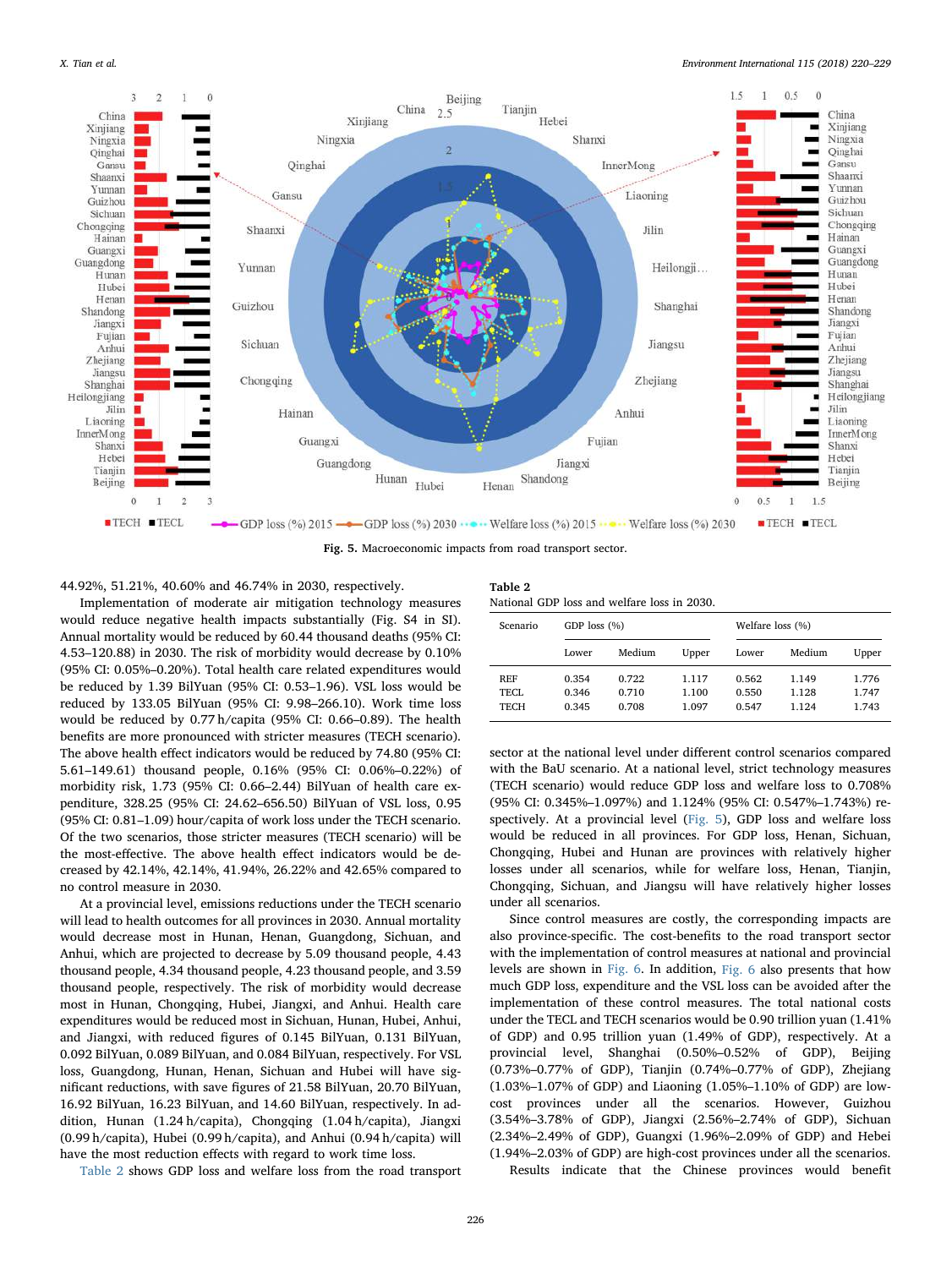<span id="page-7-0"></span>![](_page_7_Figure_2.jpeg)

 $\square$  Total benefit  $\blacksquare$  Cost · Benefit/Cost Ratio

Fig. 6. Cost-benefits of control measures to the road transport sector in 2030.

substantially with strict measures (TECH scenario). Particularly, provinces with higher health impacts attributed to air pollutants from the road transport sector (such as Henan and Sichuan) would benefit most from the implementation of control measures. Such results confirm the necessity of control measures on the road transport sector.

With regard to the benefit/cost ratio [\(Fig. 6\)](#page-7-0), the national benefit is higher than the national cost after the implementation of control measures, with figures of 1.26 and 1.24 under the TECL and TECH scenarios, respectively. At a provincial level, 15 out of 30 Chinese provinces have benefit/cost ratios higher than 1 under the TECH scenario, while, 14 out of 30 provinces have benefits/cost ratios higher than 1 under the TECL scenario. Moreover, compared to Xinjiang, Hainan and Yunnan, provinces such as Hunan, Anhui, Hubei,

Chongqing and Jiangxi with higher associated health impacts present higher benefit/cost ratios under both scenarios in 2030. Overall, in more developed provinces such as Shanghai and Jiangsu, the benefit/ cost ratios under the TECH scenario are higher than those under the TECL scenario. However, results in western and central provinces are inverse. Take Shanghai and Henan provinces as an example, their benefit/cost ratios are 0.64 and 2.01 under the TECL scenario, whereas 1.03 and 1.70 under the TECH scenario, respectively.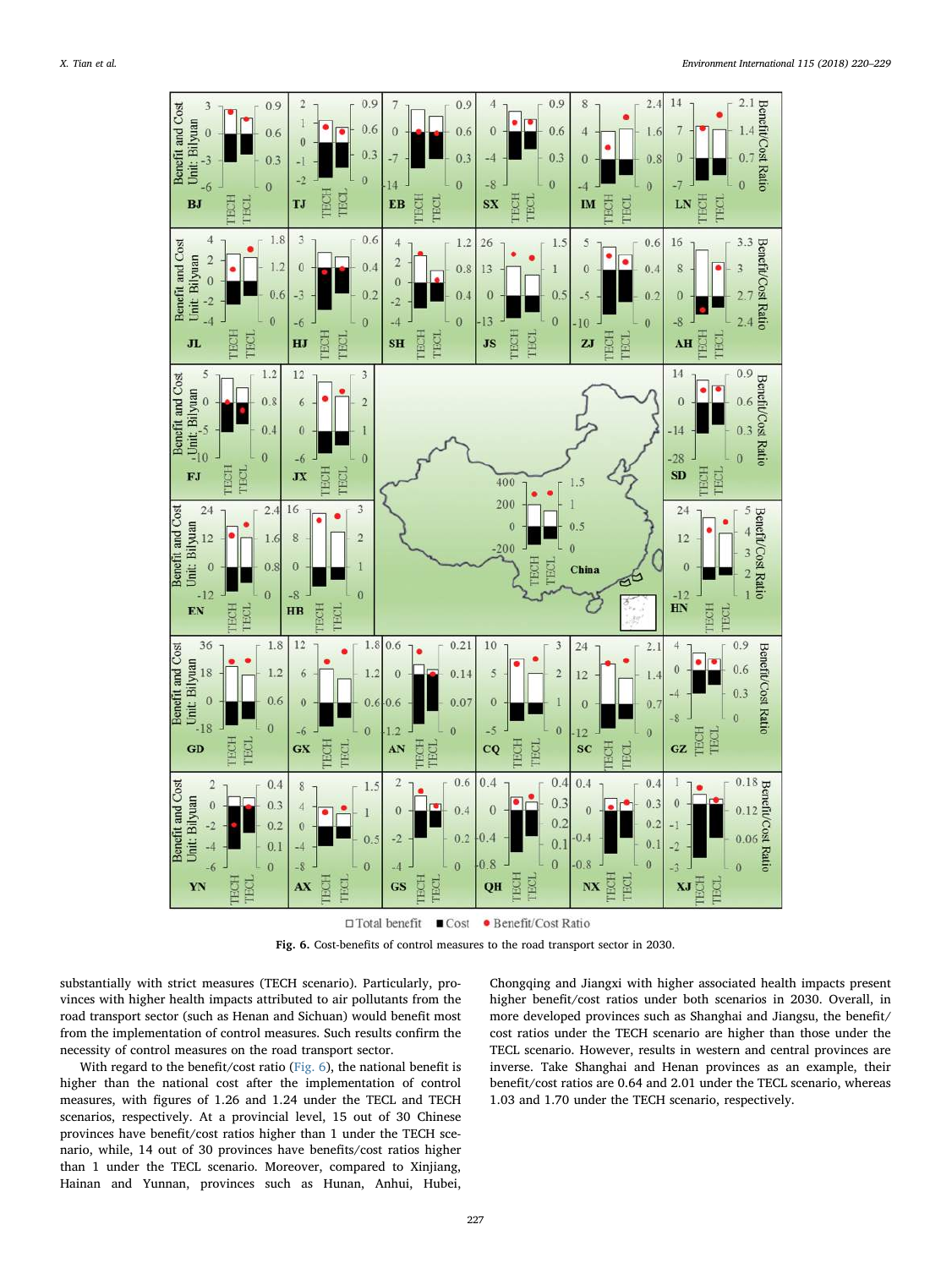#### 4. Discussions

#### 4.1. Policy implications

Health impacts of  $PM_{2.5}$  pollution from the road transport sector vary in different provinces in China. Our results reveal that provinces such as Henan, Sichuan and Jiangxi have high health impacts, while provinces such as Shanghai and Jiangsu have lower health impacts attributable to air pollutants from the road transport sector. The reasons are complicated and diverse. High  $PM_{2.5}$  concentration leads to higher health impacts. Therefore, air pollutants reduction plays a key role in reducing health impacts [\(Cifuentes et al., 2001\)](#page-9-42). Provinces such as Henan and Jiangxi have the highest levels of  $NO_x$  and  $PM_2$  = emissions from the road transport sector [\(M. Song et al., 2016,](#page-9-43) [Y. Song et al.,](#page-9-44) [2016\)](#page-9-44). Therefore, health impacts are also highest in these provinces. Long-range atmospheric transport and chemistry of  $PM_{2.5}$  pollution are important factors as well [\(M. Song et al., 2016](#page-9-43), [Y. Song et al., 2016\)](#page-9-44). For instance, in Sichuan province, which locates in the Sichuan Basin where pollution does not disperse easily due to its geographical location, more emissions are accumulated locally and may cause more severe health impacts.

Our results clearly show that reduction of PM<sub>2.5</sub> emissions from road transport sector can significantly help reduce the health impacts. Also, compared with moderate control measures, the strict implementation with high vehicle standards can help further reduce the emissions and health impacts. In China, gasoline vehicles are still the major vehicles. Consequently, it will be crucial to promote new energy vehicles in all the provinces. In this regard, government should play a leading role by releasing more appropriate policies. Recently, the Ministry of Industry and Information Technology (MIIT) of China announced that China will phase out the sale of traditional fossil fuel-based vehicles. Such a plan could not only guide the vehicles selections of consumers, but also accelerate the technology upgrade of vehicle manufacturers. In addition, the Chinese government should fully consider the heterogeneity of regional development. In the past time, implementation of vehicle standards is province-specific. While large municipalities such as Shanghai and Beijing have actively updated their vehicle standards, those central and western provinces are still observing such changes and do not take any effective actions ([Wu et al., 2016](#page-9-17)). Under such a circumstance, it would be necessary for the central government to encourage these provinces to learn the experiences from those more advanced regions. Moreover, it would be rational for these central and western provinces to set up more economic drivers to encourage their consumers to purchase new energy vehicles, such as financial subsidies, cheaper vehicle plates and insurance fees. Capacity-building activities are needed so that consumers can improve their environmental awareness and accept such innovative vehicles, such as TV, radio, billboards and internet promotions. Besides, large cities should actively promote public transit systems so that their citizens can easily access public transit systems and reduce their private drives. Other measures, such as shared scooters and bicycles, carpooling, and walking, can further reduce the overall emissions from the road transport sector. Finally, it is critical to improve the oil quality, particularly in those less developed Chinese provinces where oil quality is not stable.

The air pollution from the road transport sector causes a substantial fraction of economic impacts. [Z. H. Zhang et al., \(2017\)](#page-9-34) found that China's  $PM_{2.5}$  associated health costs are equivalent to 3.1% of national GDP in 2015, while our study shows China's GDP loss is about 0.37% attributed to the road transport sector in 2015. In addition, our previous study shows that  $PM<sub>2.5</sub>$  pollution from all the sectors will cause 2.00% GDP loss in 2030 [\(Xie et al., 2016](#page-9-8)). By contrast, this study shows that PM<sub>2.5</sub> pollution from the road transport sector causes 0.68% GDP loss, indicating that approximately 34% of the national GDP loss from  $PM_{2.5}$ pollution could be attributed to the road transport sector in 2030. As for the total benefit-cost ratio, from a national perspective, China would benefit substantially from implementing control measures on the road

transport sector. 15 out of 30 Chinese provinces have higher benefits than costs. Another implication of our results is that although air pollutants and health impacts could be reduced significantly with strict control measures, it is at the expense of economic development, especially in those central and western provinces. Nevertheless, these provinces which suffer more health impacts from the road transport sector (such as Henan and Sichuan) would gain more benefits after the implementation of control measures, which further confirms that strict control measures will function in these provinces.

#### 4.2. Sensitivity analysis

Sensitivity analysis of ERFs used in the health model is carried out in this study, the error bars in [Fig. 4](#page-5-0) show 95% CI of ERFs and risk of morbidity ranges between −62.9% and 36.2%, mortality between −92.5% and 100.0%, expenditure between −61.9% and 41.1%, VSL between −92.5% and 100.0%, and work time loss between −14.98% and 14.98%, indicating that chronic mortality and VSL caused by ambient air pollution are sensitive to ERFs. Nonetheless, only 2% of work time loss results from mortality so that the sensitive variable mortality is not likely to influence the economic results considerably. [Table 2](#page-6-1) shows that the GDP and welfare losses range between −51.3% and 54.9% under the TECL scenario, between −51.3% and 55.1% under the TECH scenario, both of which correspond to 95% CI of ERFs.

#### 5. Conclusions

Economic impacts from PM<sub>2.5</sub> pollution-related health effects in China's road transport sector at both national and provincial levels are evaluated in this study by combining three integrated GAINS, health and CGE models. Three innovation aspects are identified in this study. The first one is to evaluate the  $PM_{2.5}$  pollution-related health effects in China's road transport sector at both national and provincial levels from 2015 to 2030. Our results show that without additional control measures, the mortality, morbidity risk, health expenditures, VSL loss and work time loss attributable to road transport sector would increase by 8.47%, 7.11%, 113.83%, 66.44% and 6.90% from 2015 to 2030 at the national level, respectively. The second aspect is to evaluate economic impacts from PM2.5 pollution-related health effects in China's road transport sector. The major finding is that  $PM<sub>2.5</sub>$  pollution from the road transport sector causes 0.37% of GDP loss due to work time loss at the national level in 2015. The third aspect is to evaluate the effects of air pollutants control measures on reducing  $PM_{2.5}$  pollution-related health and economic effects from China's road transport sector. The major finding is that with the implementation of stricter technology vehicle standards, the above health indicators would be decreased by 42.14%, 42.14%, 41.94%, 26.22% and 42.65% in 2030, respectively, while strict technology measures would reduce GDP loss to 0.708% in 2030, indicating that China would benefit substantially from implementing control measures within the road transport sector. Particularly, those provinces which suffer more health impacts from the road transport sector (such as Henan and Sichuan) would gain more benefits after implementing control measures. In addition, this study highlights that in order to decrease  $PM_{2.5}$  pollution-related health and economic effects from China's road transport, government, producer and consumers should work together to transit towards a low-carbon transport system that can bring significant environmental and health co-benefits.

There are several research limitations that deserve future studies. This study only focuses on the road transport sector due to limited data availability in the shipping and air transport sectors. It also does not distinguish the different types of vehicles. In addition, the work time loss could be underestimated as this study does not consider the time spent caring for family members and others with health-related problems caused by  $PM<sub>2.5</sub>$  pollution. These questions should be further answered in the future research work.